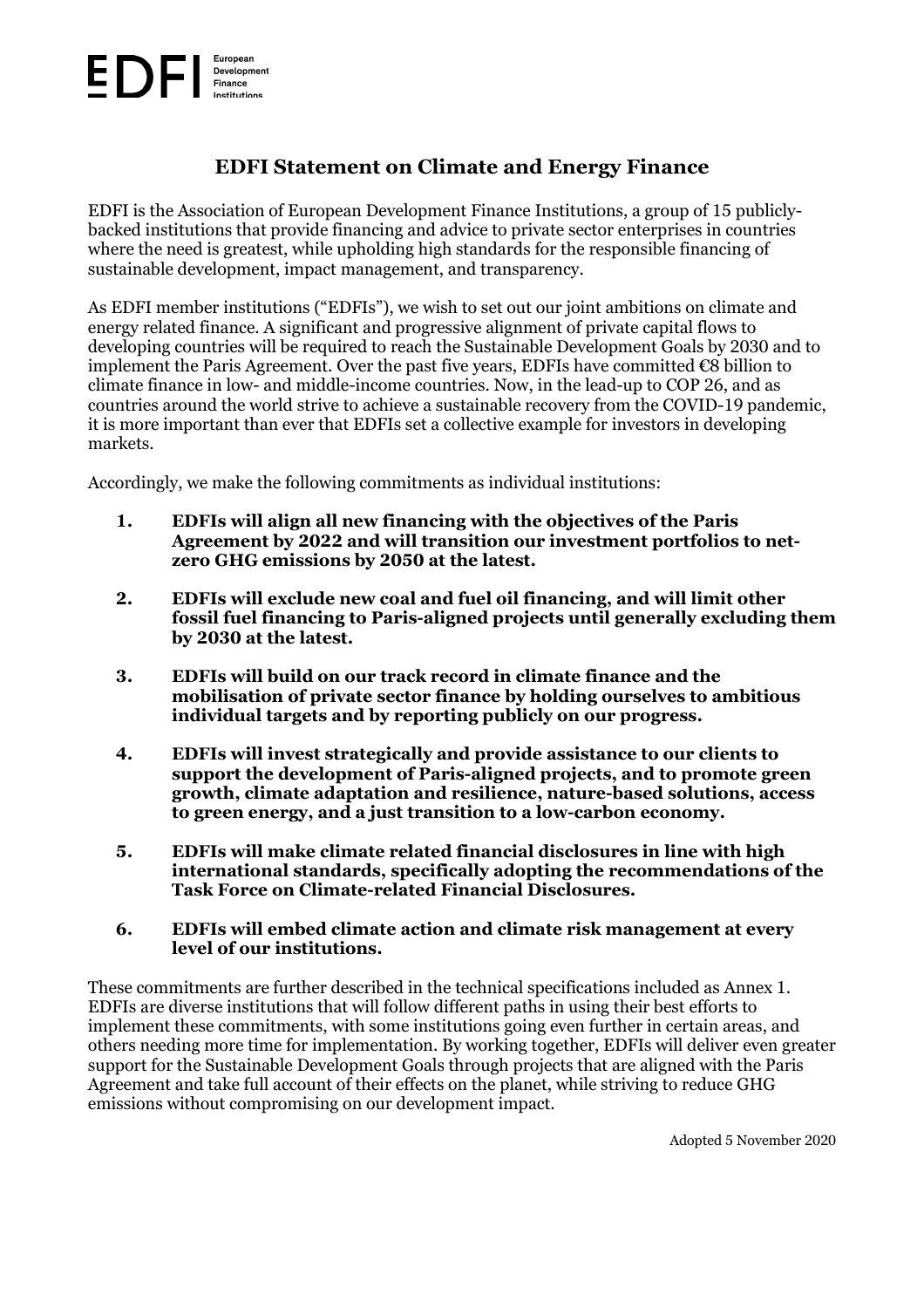#### **Annex 1**

#### **Technical Specifications to EDFI Statement on Climate and Energy Finance**

*This document outlines the technical specifications that will underpin EDFIs' commitments on Climate and Energy Finance. We define climate and energy related finance to include financing addressing energy supply, energy efficiency, transportation, and nature-based solutions, as well as other financing that supports our clients in developing countries with climate mitigation, resilience, and adaptation. The goal of our collaboration is to adopt a harmonised approach based on international best practices and ambitious operational strategies with the aim of maximising our impact while redirecting and mobilising additional private capital, working with global leaders to implement policy reforms that promote investment readiness in the countries where we operate, and delivering climate and energy finance that will contribute to achieving the global climate goals set out in the Paris Agreement. We will meet our commitments while also adhering to the EDFI Principles for Responsible Financing of Sustainable Development, which outline our high standards of responsible financing, impact management and transparency.* 

*As European organisations, we also welcome the adoption of the Taxonomy Regulation, which establishes a legal basis for the EU taxonomy and an environmental framework similar to that already in use by EDFI members. EDFI is pleased to be working with the International Platform for Sustainable Finance and to be engaged with European Institutions, EU Member States and partner countries in ensuring that the EU taxonomy is successfully adapted for use in the developing countries where we operate.* 

*Our commitments are re-stated below and followed by technical specifications of how we, as individual EDFI member institutions, intend to achieve our collective ambitions.* 

- **1. EDFIs will align all new financing with the objectives of the Paris Agreement by 2022 and will transition our investment portfolios to net-zero GHG emissions by 2050 at the latest.** 
	- EDFIs will, at the project level, adopt harmonised methodologies and approaches to ensure that each new financing is aligned with the objectives of the Paris Agreement (hereafter, "Paris-aligned") and consistent with the decarbonisation trajectory of the relevant sector or country no later than 2022, and will disclose the nature of such methodologies.
	- EDFIs will, at the portfolio level, adopt approaches that will gradually decrease aggregated GHG emissions to net zero by 2050 at the latest.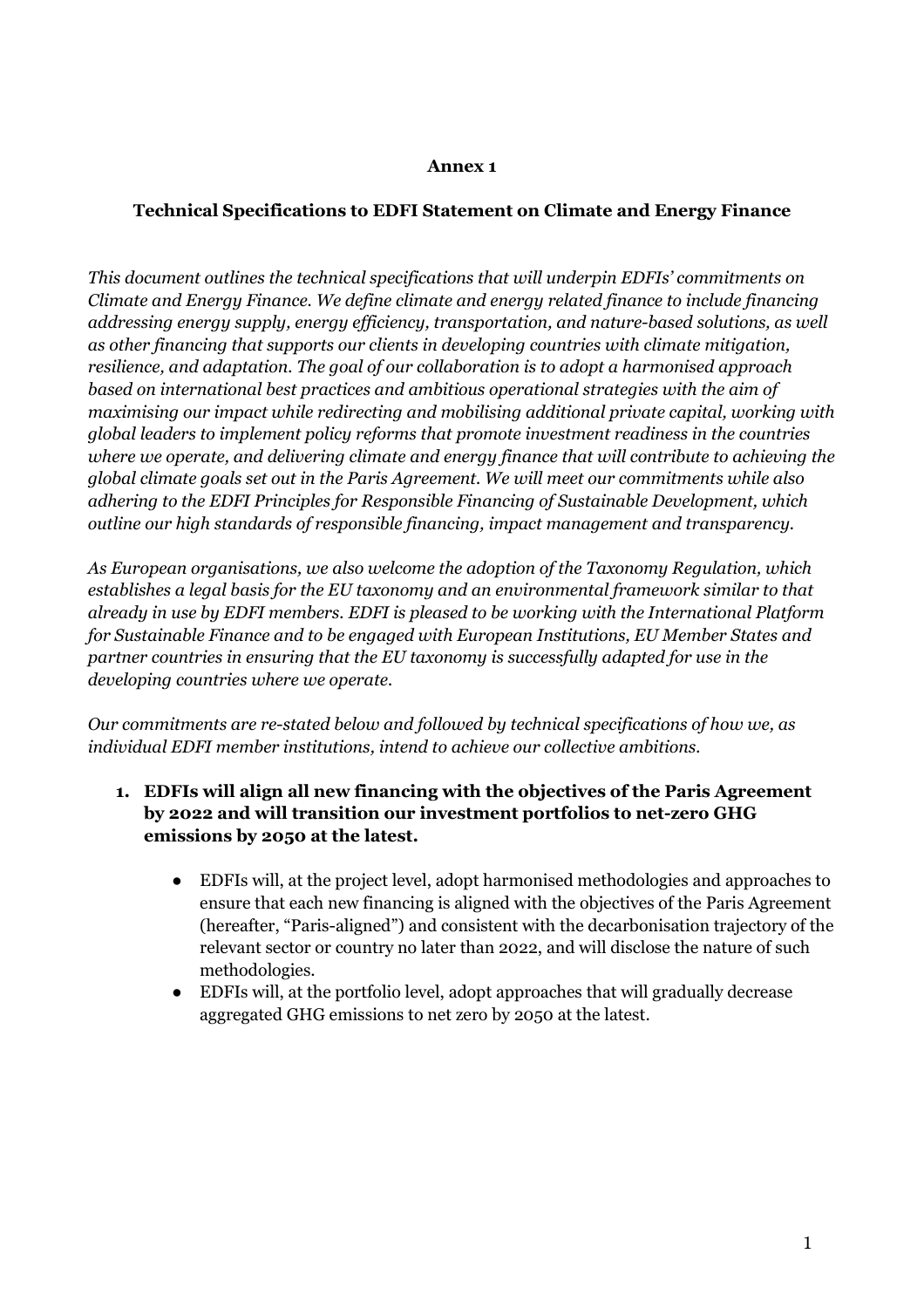- **2. EDFIs will exclude new coal and fuel oil financing, and will limit other fossil fuel financing to Paris-aligned projects until generally excluding them by 2030 at the latest.** 
	- EDFIs will exclude new fossil fuel financing, directly or indirectly through new commitments to investment funds and dedicated lending<sup>1</sup> via financial institutions, in (i) coal prospection, exploration, mining or processing; (ii) oil exploration or production; (iii) standalone fossil gas exploration and/or production<sup>2</sup>; (iv) transport and related infrastructure primarily<sup>3</sup> used for coal for power generation; (v) crude oil pipelines; (vi) oil refineries; (vii) construction of new or refurbishment of any existing coal-fired power plant (including dual); (viii) construction of new or refurbishment of any existing HFO-only or diesel-only power plant<sup>4</sup> producing energy for the public grid and leading to an increase of absolute GHG emissions<sup>5</sup> ; or (ix) any business with planned expansion of captive coal used for power and/or heat generation<sup>6</sup>.
	- EDFIs will restrict new fossil fuel financing that is not excluded by the foregoing paragraph (e.g. gas-fired power plants) by (i) limiting these to projects that are Paris-aligned, (ii) progressively adopting further restrictions, and (iii) generally excluding them by 2030 at the latest. Any subsequent new financing, in exceptional cases, will be clearly justified, specified, and publicly disclosed.

## **3. EDFIs will build on our track record in climate finance and the mobilisation of private sector finance by holding ourselves to ambitious individual targets and by reporting publicly on our progress.**

● EDFIs will continue to direct a significant portion of own account financing, and to mobilise private co-finance, towards climate-related investments by (i) setting targets for our institutions, where they do not already exist, by 2022, and (ii) reporting regularly on progress in respect of these targets.

### **4. EDFIs will invest strategically and provide assistance to our clients to support the development of Paris-aligned projects, and to promote green growth, climate adaptation and resilience, nature-based solutions, access to green energy, and a just transition to a low-carbon economy.**

- EDFIs will continue to develop new ways of working with and supporting our clients and co-investors, including through technical assistance and qualified guidance, to promote the improvement of their environmental practices and alignment with the Paris Agreement.
- EDFIs will use our experience and develop practical guidance and initiatives for increasing financing for adaptation and resilience to climate change, particularly to reduce vulnerabilities of communities and natural ecosystems to climate impacts.
- EDFIs will use our experience and develop practical guidance and initiatives for aligning climate and energy financing with the need for a just transition of the workforce to a low-carbon economy.
- EDFIs will develop joint strategies and mandates, such as ElectriFI, to increase the share of climate and energy financing that goes to providing reliable, affordable, and low-carbon energy access for all.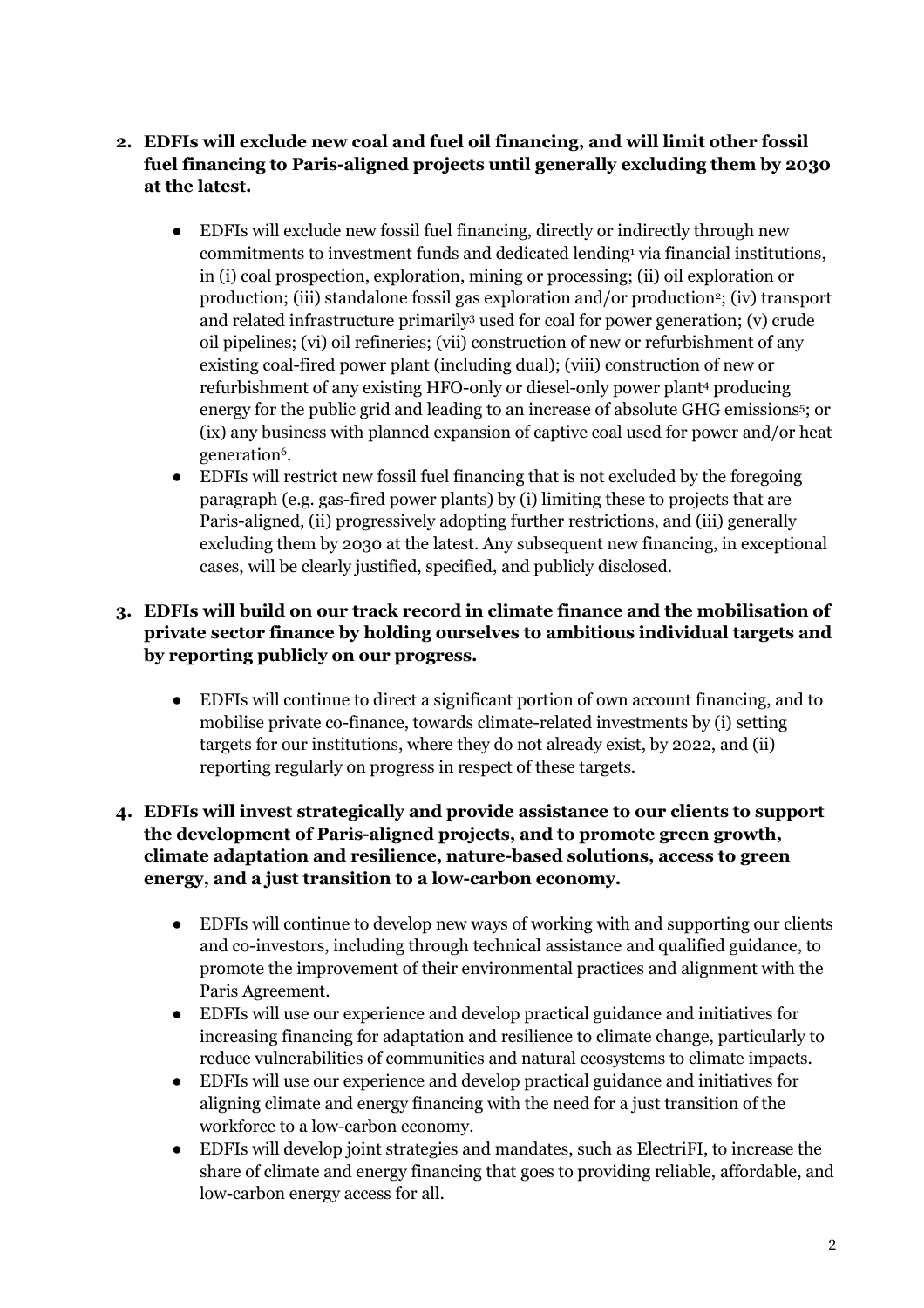- **5. EDFIs will make climate related financial disclosures in line with high international standards, specifically adopting the recommendations of the Task Force on Climate-related Financial Disclosures.** 
	- EDFIs will adopt, and make disclosures consistent with, the recommendations of the Task Force on Climate-related Financial Disclosures ("TCFD").
	- EDFIs will track and report climate finance activities including both mitigation and adaptation finance - using internationally harmonised climate finance definitions for both own account financing and private co-finance mobilisation.<sup>7</sup>
	- EDFIs will measure, and participate in joint EDFI reporting of, GHG emissions reductions from mitigation projects using internationally harmonised methodologies<sup>8</sup> and support the necessary development and timely adoption of harmonised methodologies for estimating and tracking GHG emissions.

## **6. EDFIs will embed climate action and climate risk management at every level of our institutions.**

● EDFIs will adapt our internal decision-making processes and organisational incentives to take account of physical and transition risks from climate change, and to embed climate action at every level of our institutions.

EDFIs will report publicly on our progress in respect of these commitments. We will also review the commitments (e.g. progressive restrictions on new fossil fuel financing not already excluded) once every three years to ensure that they remain consistent with the latest climate science and technology, progress towards the Sustainable Development Goals, and our ambition to set an example of responsible financing for other investors.

Responsibly managed private sector enterprises, supported by EDFI members, will play a vital role in moving the world towards the achievement of the Sustainable Development Goals by 2030 and a sustainable recovery from the COVID-19 crisis: they create jobs, boost sustainable growth, and fight poverty and climate change. The above commitments represent our determination to work collectively to support businesses in the developing world in a way that recognises the centrality of the climate to all we do.